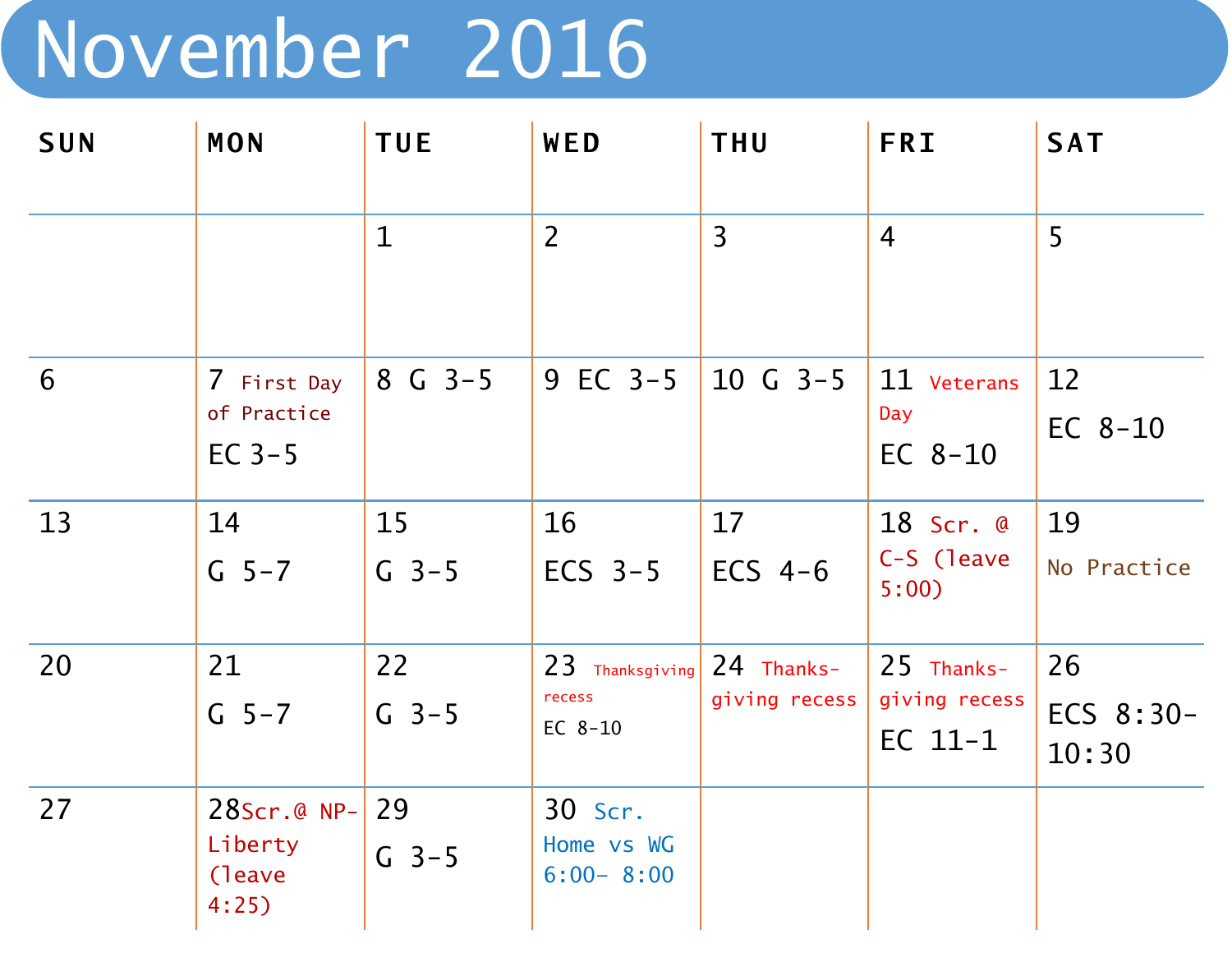## December 2016

| <b>SUN</b>     | <b>MON</b>                     | <b>TUE</b>                  | WED                       | <b>THU</b>                  | <b>FRI</b>                        | <b>SAT</b>                       |
|----------------|--------------------------------|-----------------------------|---------------------------|-----------------------------|-----------------------------------|----------------------------------|
|                |                                |                             |                           | $1$ ECN 3-5                 | 2                                 | $\overline{3}$                   |
|                |                                |                             |                           |                             | $G_{3-5}$                         | $C-G$ $(H)$ NL<br>7:15           |
| $\overline{4}$ | 5                              | 6                           | $\overline{7}$            | $8$ A-A (H)                 | 9                                 | 10                               |
|                | ECS $3-5$                      | $G$ 3-5                     | ECS $3-5$                 | 7:15                        | ECN $3-5$                         | $EC$ 8-10                        |
| 11             | $12$ Wil-                      | 13                          | 14                        | $15$ G $3-5$                | $16$ C-S (H)                      | 17 media                         |
|                | liamson (H)<br>NL 7:15         | ECS $3-5$                   | Bradford (H)<br>7:15      |                             | NL 7:15<br>$(girls-boys)$<br>var) | day AU 10-<br>12 (leave<br>8:15) |
| 18             | 19                             | 20                          | 21                        | 22 at Bath                  | 23                                | 24                               |
|                | ECS $3-5$                      | Wellsville<br>$(H)$ NL 7:15 | ECN $3-5$                 | NL 7:00<br>(leave)<br>4:10) | No Practice                       | No Practice                      |
| 25             | 26 Holiday                     | 27 Holiday                  | $28$ Holiday              | 29 Holiday                  | 30 Holiday                        | 31                               |
|                | <b>Recess</b><br>EC $9-11$ op- | <b>Recess</b><br>$EC9-11$   | <b>Recess</b><br>$EC9-11$ | <b>Recess</b><br>$EC9-11$   | <b>Recess</b><br>$EC9-11$         | No Practice                      |
|                | tional                         |                             |                           |                             |                                   |                                  |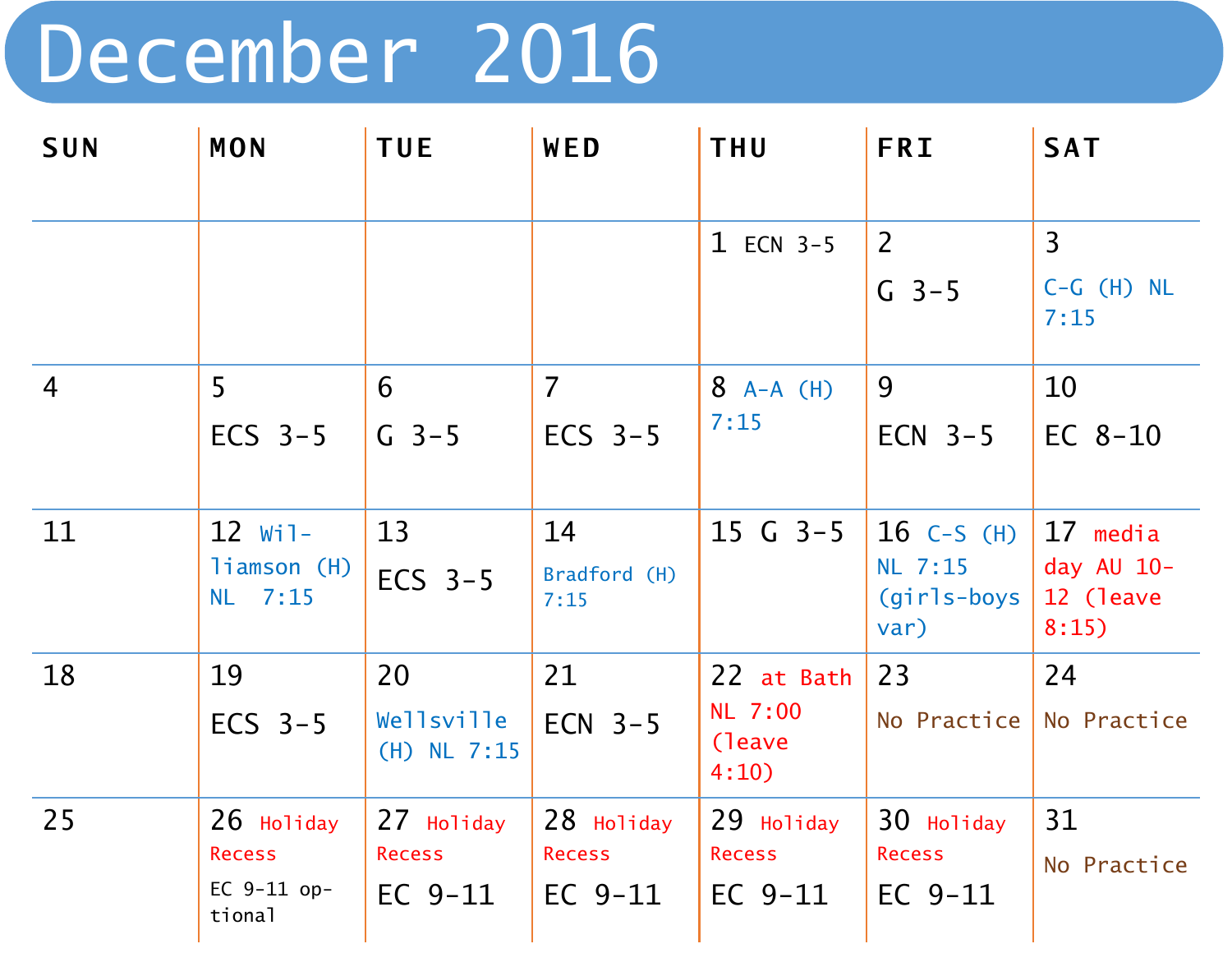## January 2017

| <b>SUN</b>   | <b>MON</b>                                      | <b>TUE</b>                                 | WED                         | <b>THU</b>                 | <b>FRI</b>                            | <b>SAT</b>                                                         |
|--------------|-------------------------------------------------|--------------------------------------------|-----------------------------|----------------------------|---------------------------------------|--------------------------------------------------------------------|
| $\mathbf{1}$ | 2 Holiday<br><b>Recess</b><br>$EC$ 9-11         | $\overline{3}$<br>$G$ 3-5                  | $\overline{4}$<br>ECS $3-5$ | 5 ECN $3-5$ 6              | Hamm. (H)<br>7:15                     | $\overline{7}$<br>No Practice                                      |
| 8            | 9<br>ECS $3-5$                                  | $10at$ J-T<br>$7:15$ (leave<br>4:45)       | 11<br>ECN $3-5$             | 12 Bath<br>home NL<br>7:15 | 13<br>$G$ 3-5                         | $14$ <sub>vs. B-R at</sub><br>Alf. Univ.6:00<br>NL (leave<br>4:10) |
| 15           | $16$ MLK Jr<br>Day<br>$EC$ 9-11                 | $17$ at-<br>Wellsv.NL 7:30<br>(leave 4:20) | 18<br>$ECN$ 3-5             | $19$ G $3-5$               | 20 at Avoca<br>$7:15$ (leave<br>4:15) | 21<br>No Practice                                                  |
| 22           | 23<br>$EC$ 3-5                                  | 24<br>Pratt. (H)<br>7:15                   | 25<br>$EC$ 5-7              | 26<br>$ECN$ 3-5            | $27at C-G$<br>$7:15$ (leave<br>4:25)  | 28<br>EC $12-2$                                                    |
| 29           | $30$ at Wil-<br>liamson NL 7:30<br>(leave 4:45) | 31<br>$EC$ 3-5                             |                             |                            |                                       |                                                                    |
|              |                                                 |                                            |                             |                            |                                       |                                                                    |